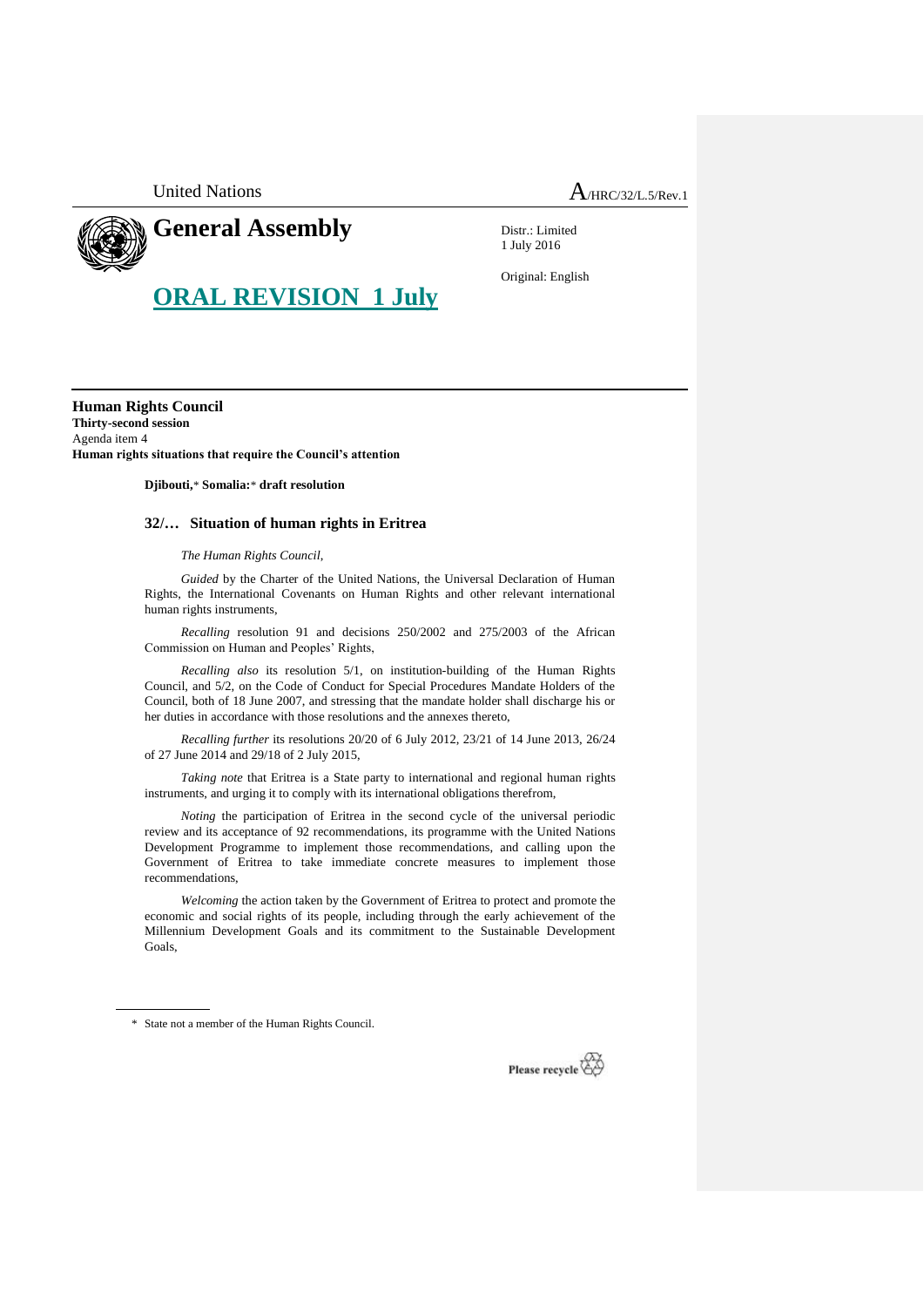*Welcoming also* the commitment of the Government of Eritrea to the promotion of gender equality, including through its programmes to end female genital mutilation and its campaign to end child marriage,

*Welcoming further* the meeting held between the Government of Eritrea and the members of the technical assessment mission undertaken by the Office of the United Nations High Commissioner for Human Rights, including the mission from 1 to 5 February 2016, while concerned at their limited access to the country, and encouraging further such missions,

*Commending* the commission of inquiry on human rights in Eritrea for completing its work in a transparent, impartial and consultative manner while regretting the continued lack of cooperation by the Government of Eritrea with the commission of inquiry and the Special Rapporteur on the situation of human rights in Eritrea, including the lack of access to the country,

*Welcoming* the report work of the commission of inquiry on human rights in Eritrea, and taking note its content report and recommendations,<sup>1</sup>

*Emphasizing* that everyone has the right to take part in the conduct of public affairs of his or her country, directly or through freely chosen representatives, and expressing grave concern that national elections in Eritrea have not been held since 1993 and that the Constitution of 1997 has never been implemented,

*Expressing deep concern* at the commission's findings that there are reasonable grounds to believe that crimes against humanity have been committed in Eritrea since 1991,

*Also expressing deep concern* at the commission's findings that Eritrean officials have committed and continue to commit the crimes of enslavement, imprisonment, enforced disappearance, torture, other inhumane acts, persecution, rape and murder,

*Noting with deep concern* the commission's findings regarding crimes involving human rights violations, committed by government and ruling party officials, military commanders and members of the National Security Office,

*Noting* the commission's identification of individual suspects and careful maintenance of relevant information that may assist future accountability efforts,

*Noting with grave concern* the continued use by the Government of Eritrea of arbitrary arrest and detention, including incommunicado detention in extremely harsh and life-threatening conditions, of persons suspected of evasion of national service, attempting to flee the country or having a family member who has fled, inability to produce identity documents, exercising the right to freedom of religion, freedom of opinion, being perceived as critical of the Government, and of those who return to the country, as well as those detained in the aftermath of the takeover on 21 January 2013 of the building of the Ministry of Information,

*Noting with regret* the use of conscripts as forced labour in a wide range of economic activities,

*Welcoming* the release by the Government of Eritrea of four Djiboutian prisoners of war, following the mediation of the Government of Qatar, on 18 March 2016, while recalling that 13 other Djiboutian prisoners of war are still detained in Eritrea,

*Expressing grave concern* at the widespread use of indefinite conscription into national/military service, a system that constitutes forced labour, and the reported forced

 $1$  A/HRC/32/47.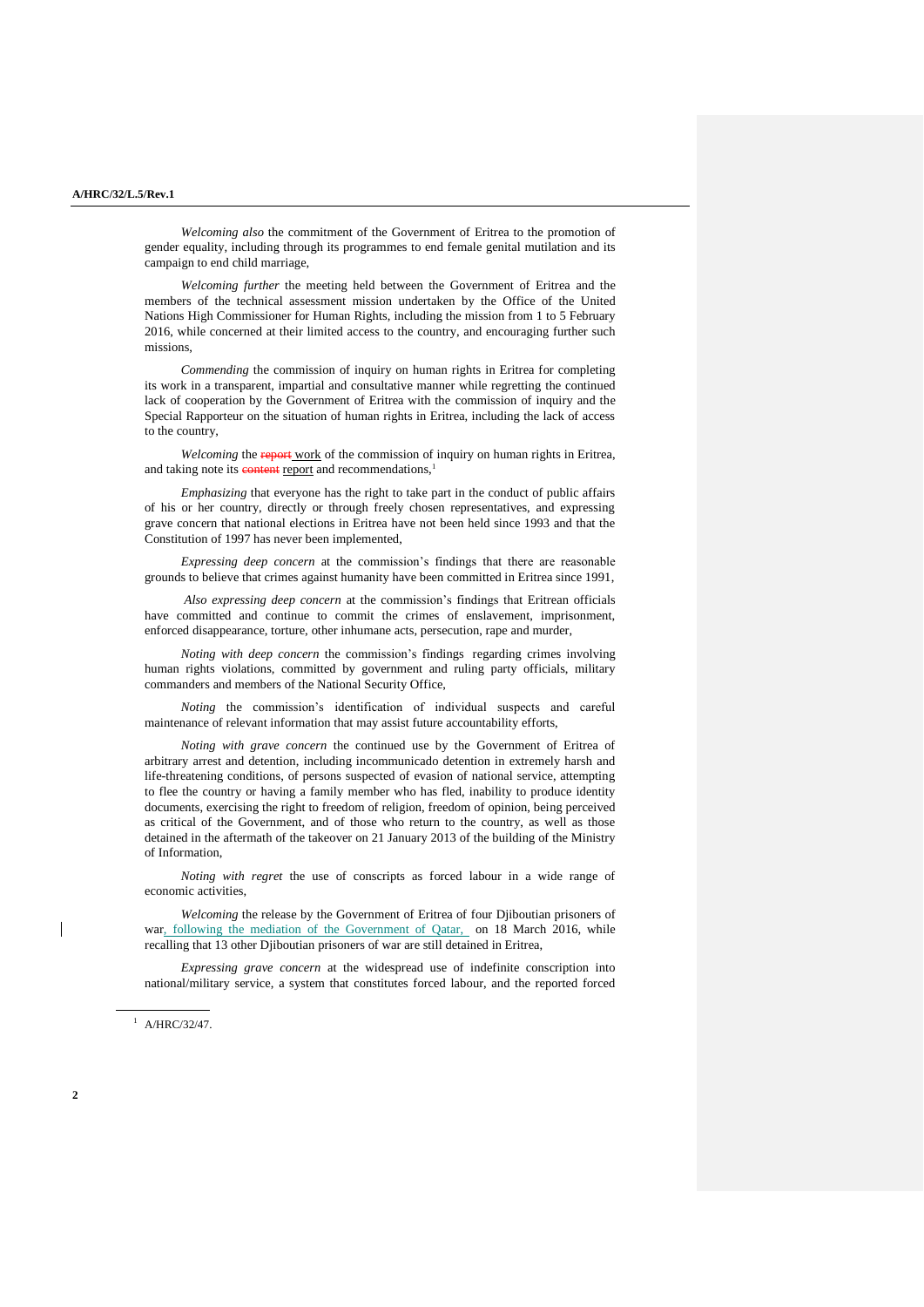conscription of children under the age of 18 into military service, and regretting that the fear and experience of a lengthy national service causes large numbers of Eritreans to leave the country,

*Deeply concerned* that the situation of human rights in Eritrea is a primary factor in the increasing number of Eritreans leaving their country, often facing risks of abduction, abhorrent physical and mental abuse and other ill-treatment on their migration path, including abuses by smugglers and human traffickers, while welcoming the participation of the Government of Eritrea in multilateral forums to discuss trafficking,

*Noting with deep concern* the commission's findings regarding persecution on both religious and ethnic grounds, including its assessment that there are reasonable grounds to believe that Eritrean officials have intentionally and severely deprived Eritrean Kunama and Afar persons of the enjoyment of their human rights and fundamental freedoms and that, at a minimum, the persecution of members of non-authorized religious denominations persists,

1. *Welcomes with appreciation* the report work of the commission of inquiry on human rights in Eritrea,<sup>†</sup>-stresses the importance of the work of the commission of inquiry and the information it has collected in support of future accountability, and urges the Government of Eritrea to take immediate and concrete steps to implement its recommendations;*Welcomes with appreciation* the report work of the commission of inquiry on human rights in Eritrea,<sup>1</sup> stresses the importance of the information it has collected work of the commission of inquiry and the information it has collected in support of future accountability, and urges the Government of Eritrea to take immediate and concrete steps to implement its recommendations;

2. *Welcomes* the oral update of the Special Rapporteur on the situation of human rights in Eritrea to the Human Rights Council at its thirty-first session on the issue of unaccompanied Eritrean children, and recognizes the special protection needs of unaccompanied children fleeing Eritrea and who are subjected to violations and abuses of human rights such as, inter alia, trafficking, abduction for ransom, sexual violence and torture;

3. *Condemns in the strongest terms* the reported systematic, widespread and gross human rights violations that have been and are being committed by the Government of Eritrea in a climate of generalized impunity;

4. *Condemns in particular* the arbitrary detention, enforced disappearances, enslavement, torture, killing, sexual violence, discrimination on the basis of religion and ethnicity and reprisals for the alleged conduct of family members, as well as the human rights violations in the context of indefinite national service, including those involving forced labour, the forced military conscription of children and sexual violence;

5. *Expresses its deep concern* at the severe restrictions on the rights to freedom to hold opinions and expression, freedom to seek, receive and impart information, liberty of movement, freedom of thought, conscience and religion, and freedom of peaceful assembly and association, and at the detention of journalists, human rights defenders, political actors, religious leaders and practitioners in Eritrea;

6. *Reiterates* its numerous calls upon the Government of Eritrea, without delay:

(*a*) To end its use of arbitrary detention of persons in Eritrea, and to end the use of torture or other cruel, inhumane and degrading treatment or punishment;

(*b*) To account for and release all political prisoners, including members of the G-15 reform group and journalists;

**Formatted:** Font color: Red, **Strikethrough** 

**Formatted:** Font color: Red, Strikethrough

**Formatted:** Font color: Red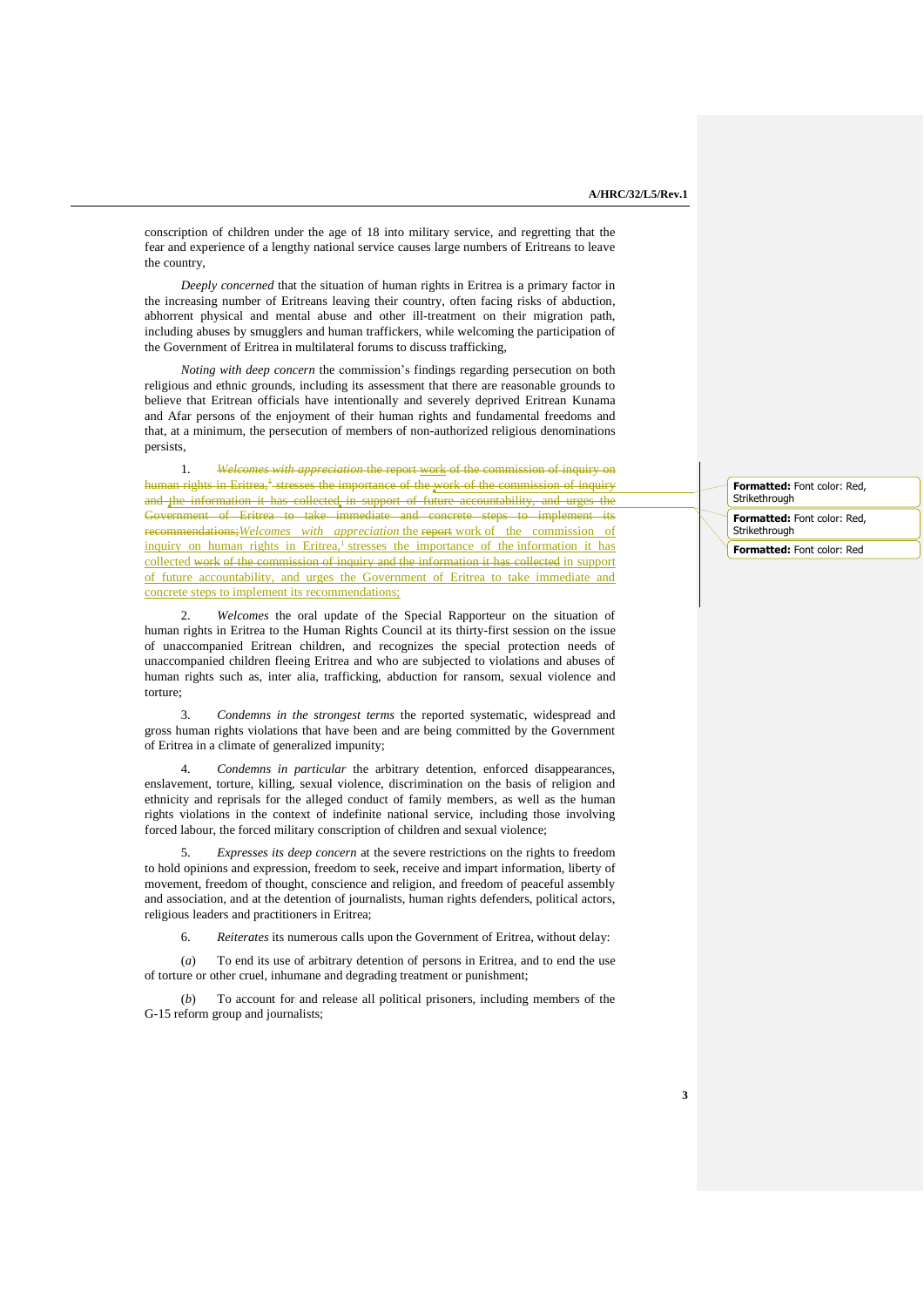(*c*) To account for those detained in the aftermath of the takeover on 21 January 2013 of the building housing the Ministry of Information, and either to release them or to ensure that they are given a fair and transparent trial without undue delay and with full respect for minimum fair-trial guarantees;

(*d*) To ensure free, fair and equal access to an independent and impartial court to challenge the lawfulness of any detention, and to improve prison conditions, including by prohibiting the use of underground cells and shipping containers to hold prisoners, ending the use of secret detention centres and the practice of incommunicado detention, allowing regular access to prisoners for relatives, legal advocates and independent monitoring mechanisms, and to permit prompt and regular unhindered access to medical care;

(*e*) To put an end to the system of indefinite national service by demobilizing national service conscripts who have completed their mandatory 18 months of service, as announced by the Government of Eritrea, and by effectively ending the practice of engaging them in forced labour after such a period, to provide for conscientious objection to military service, and to end the compulsory practice of all children undertaking the final year of schooling in a military training camp;

(*f*) To end the practice of forcing citizens to participate in the militia;

(*g*) To investigate promptly all allegations of extrajudicial killings, torture and other cruel, inhumane and degrading treatment or punishment, rape and sexual abuse within the national service, and to bring perpetrators to justice;

(*h*) To end, and to confirm the end to the practice of shooting to wound or kill citizens attempting to cross the border to flee the country;

(*i*) To collaborate with human rights and humanitarian organizations and to allow them to operate in Eritrea without fear or intimidation in order to facilitate the full implementation of the Strategic Partnership Cooperation Framework for 2013-2016 signed by the Government of Eritrea and the United Nations on 28 January 2013, as well as other human rights-related projects;

(*j*) To respect everyone's right to freedom of expression and to freedom of thought, conscience and religion or belief, and the rights to freedom of peaceful assembly and of association;

(*k*) To enhance further the promotion and protection of women's rights, including by taking additional measures to combat harmful practices, such as child, early and forced marriage and female genital mutilation;

(*l*) To implement the recommendations made during its second universal periodic review, to report on progress made and to cooperate fully with the Human Rights Council and the universal periodic review during its third cycle;

(*m*) To end "guilt-by-association" policies that target family members of those who evade national service, seek to flee Eritrea or commit any other alleged crimes;

(*n*) To strengthen cooperation with the Office of the United Nations High Commissioner for Human Rights in accordance with its international human rights obligations, and to consider inviting the Office to establish OHCHR presence with a holistic mandate in the country.

ence inside the country;

**4**

(*o*) To allow unhindered access to the country to further missions by the Office of the High Commissioner, the human rights treaty bodies and all mechanisms of the Human Rights Council, and to cooperate with all international and regional human rights mechanisms;

**Formatted:** Indent: Left: 0 cm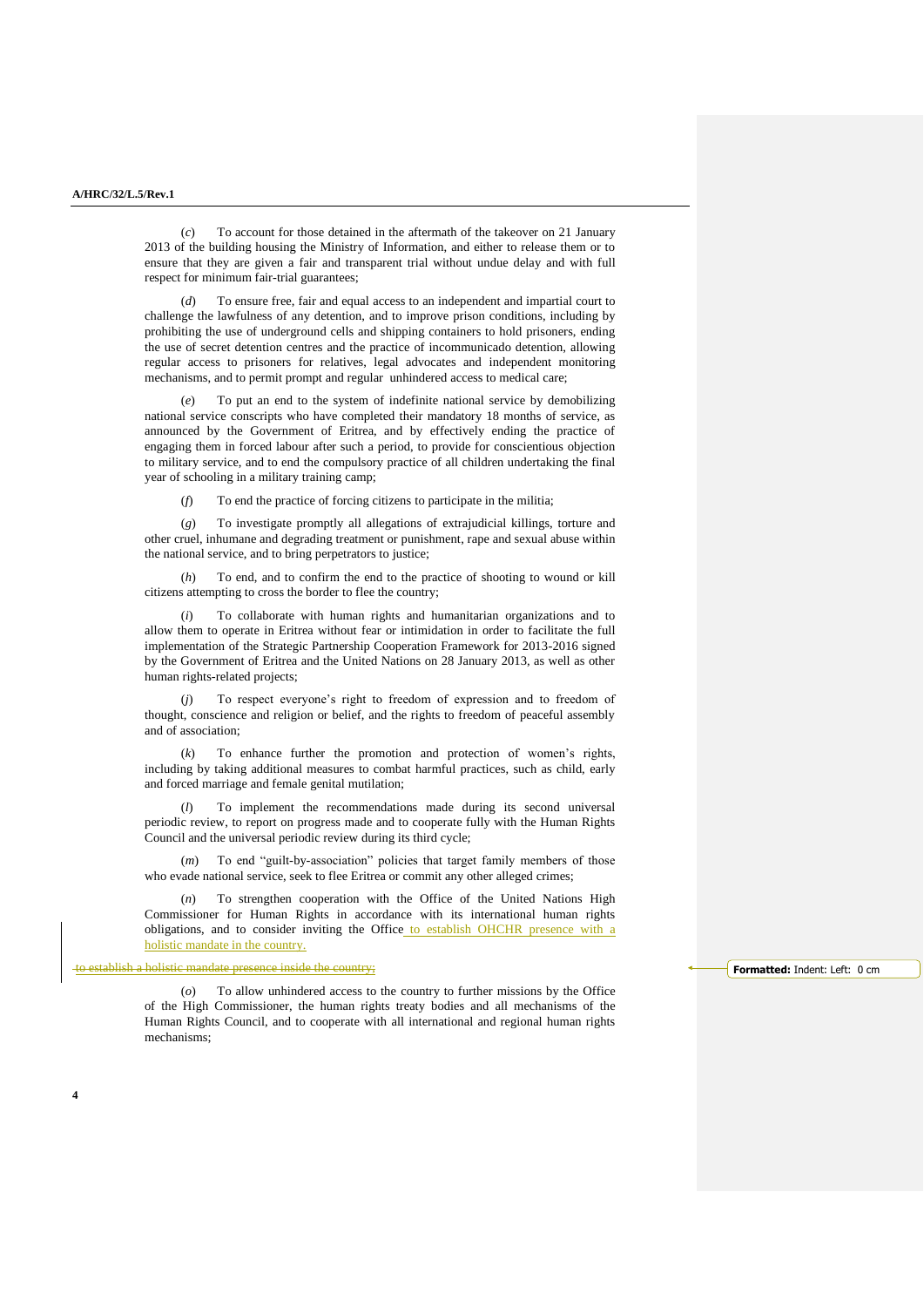(*p*) To provide the Office of the High Commissioner with all relevant information on the identity, safety, well-being and whereabouts of all detained persons and persons missing in action, including members of the G-15, journalists, those detained in the aftermath of the takeover on 21 January 2013 of the building of the Ministry of Information, and the 13 Djiboutian combatants still detained;

(*q*) To allow the creation of political parties and guarantee their political participation and to hold free, fair and transparent democratic elections at all levels,

(*r*) To account for the modalities and the progress of the expert group appointed to work on a constitution for Eritrea, while implementing the Constitution of 1997 in the meantime, and to govern in accordance with the principles of the rule of law;

7. *Encourages* States in which witnesses reside to protect those who have cooperated with the commission of inquiry and the Special Rapporteur, and in particular to protect them from reprisals;

8. *Takes note* of the commission's conclusion that a regional mechanism could be created to address accountability in Eritrea, given the commission's assertion that neither a hybrid tribunal nor a truth commission would be a viable option in the current circumstances;

9. *Urges* Eritrea to make available information pertaining to the remaining Djiboutian combatants missing in action since the clashes of 10 to 12 June 2008 so that those concerned may ascertain the presence and condition of Djiboutian prisoners of war;

10. *Decides* to extend the mandate of the Special Rapporteur on the situation of human rights in Eritrea for a period of one year, and requests the mandate holder to follow up on the implementation of the recommendations of the commission of inquiry in its report, to present an oral update to the Human Rights Council at its thirty-fourth session and to submit a written report on the situation of human rights in Eritrea to the Council at its thirty-fifth session, and to address and engage in an interactive dialogue with the General Assembly at its seventy-first session;

11. *Calls upon* the Government of Eritrea to cooperate fully with the Special Rapporteur, to permit the Special Rapporteur and her staff members unrestricted access to visit the country, to give due consideration to the recommendations contained in the reports of the Special Rapporteur, and to provide her with the information necessary for the fulfilment of her mandate, and underlines the importance for all States to lend their support to the Special Rapporteur for the discharge of her mandate

12. *Requests* the Office of the High Commissioner to continue to enhance engagement in improving the situation of human rights in Eritrea, and to present an oral update to the Human Rights Council at its thirty-fifth session on progress in the cooperation between Eritrea and the Office, and on its impact on the situation of human rights in Eritrea;

13. *Urges* the international community to strengthen efforts and collaboration to ensure the protection of those fleeing from Eritrea, in particular unaccompanied children;

14. *Encourages* business enterprises to carry out appropriate human rights due diligence in order to identify, prevent, mitigate and account for how they address their human rights impact, including with respect to allegations of use of conscript labour;

15. *Encourages* Member States to increase attention and, if feasible, resources to improve the situation of human rights in Eritrea by strengthening engagement with the Government of Eritrea;

16. *Requests* the Secretary-General to provide the Special Rapporteur with all information and the resources necessary to fulfil her mandate;